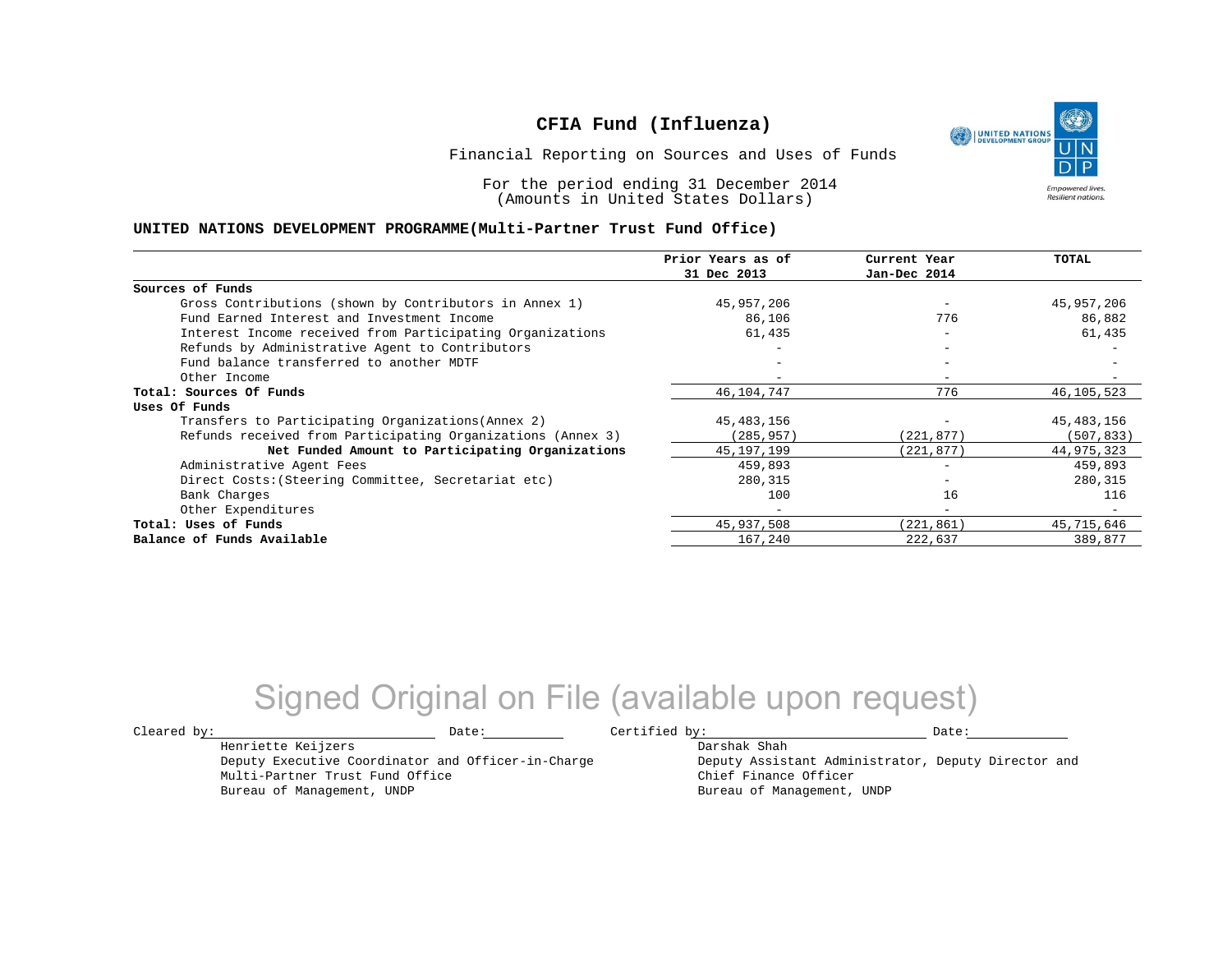

Financial Reporting on Sources and Uses of Funds

For the period ending 31 December 2014 (Amounts in United States Dollars)

### **UNITED NATIONS DEVELOPMENT PROGRAMME(Multi-Partner Trust Fund Office)**

#### **Annex - 1: Gross Contributions**

|                                | Prior Years as of | Current Year             | TOTAL      |
|--------------------------------|-------------------|--------------------------|------------|
|                                | 31 Dec 2013       | Jan-Dec 2014             |            |
| Contributors                   |                   |                          |            |
| AG. ESPANOLA DE COOPERACION IN | 580,280           | $\qquad \qquad -$        | 580,280    |
| DEPARTMENT FOR INT'L DEVELOPME | 9,818,560         | $\qquad \qquad -$        | 9,818,560  |
| GOVERNMENT OF NORWAY           | 5,032,462         | $\qquad \qquad -$        | 5,032,462  |
| GOVERNMENT OF SPAIN            | 558,040           | $\overline{\phantom{0}}$ | 558,040    |
| USAID                          | 29,967,864        | -                        | 29,967,864 |
| Total: Contributions           | 45,957,206        | $-$                      | 45,957,206 |

# Signed Original on File (available upon request)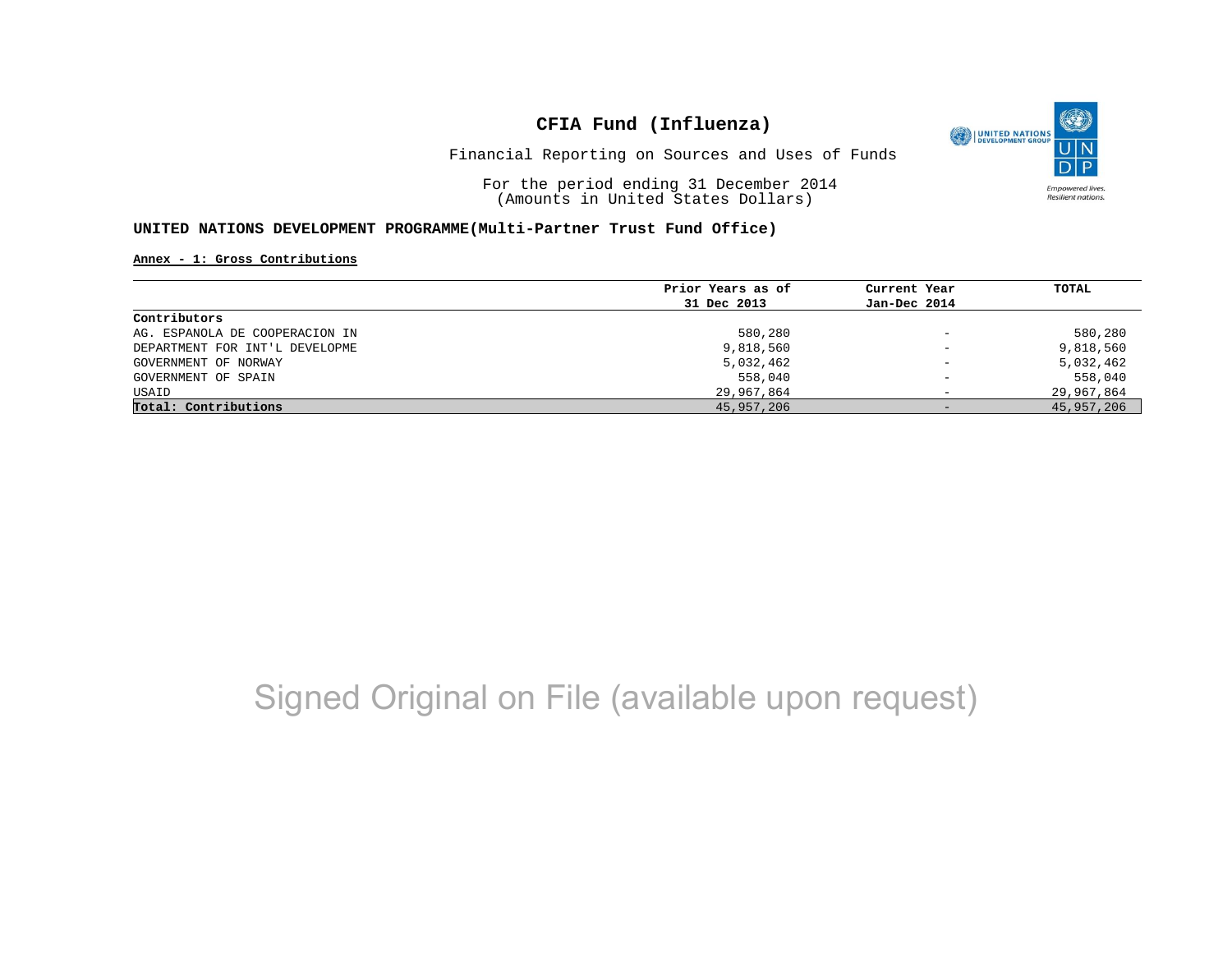O UNITED NATIONS **Empowered lives** Resilient nations.

Financial Reporting on Sources and Uses of Funds

For the period ending 31 December 2014 (Amounts in United States Dollars)

#### **UNITED NATIONS DEVELOPMENT PROGRAMME(Multi-Partner Trust Fund Office)**

#### **Annex - 2: Transfers to Participating Organizations**

|                                                | Prior Years as of | Current Year             | TOTAL        |
|------------------------------------------------|-------------------|--------------------------|--------------|
|                                                | 31 Dec 2013       | Jan-Dec 2014             |              |
| <b>ICAO</b>                                    | 1,264,445         | $\overline{\phantom{m}}$ | 1,264,445    |
| ILO                                            | 1,194,202         | $\qquad \qquad -$        | 1,194,202    |
| IOM                                            | 3,774,027         | $\overline{\phantom{m}}$ | 3,774,027    |
| OCHA                                           | 5,702,254         | $\qquad \qquad -$        | 5,702,254    |
| PAHO/WHO                                       | 350,000           | $\qquad \qquad -$        | 350,000      |
| UNDP                                           | 2,036,509         | $\qquad \qquad -$        | 2,036,509    |
| UNHCR                                          | 7,175,045         | $\qquad \qquad -$        | 7,175,045    |
| UNICEF                                         | 7,195,096         | $\qquad \qquad -$        | 7,195,096    |
| UNOPS                                          | 267,202           | $\qquad \qquad -$        | 267,202      |
| UNRWA                                          | 99,510            | $\qquad \qquad -$        | 99,510       |
| UNWTO                                          | 803,810           | $\overline{\phantom{a}}$ | 803,810      |
| WFP                                            | 14, 136, 728      | $\qquad \qquad -$        | 14, 136, 728 |
| WHO                                            | 1,484,328         | $\overline{\phantom{a}}$ | 1,484,328    |
| Total Transfers to Participating Organizations | 45, 483, 156      | $\qquad \qquad -$        | 45, 483, 156 |

# Signed Original on File (available upon request)